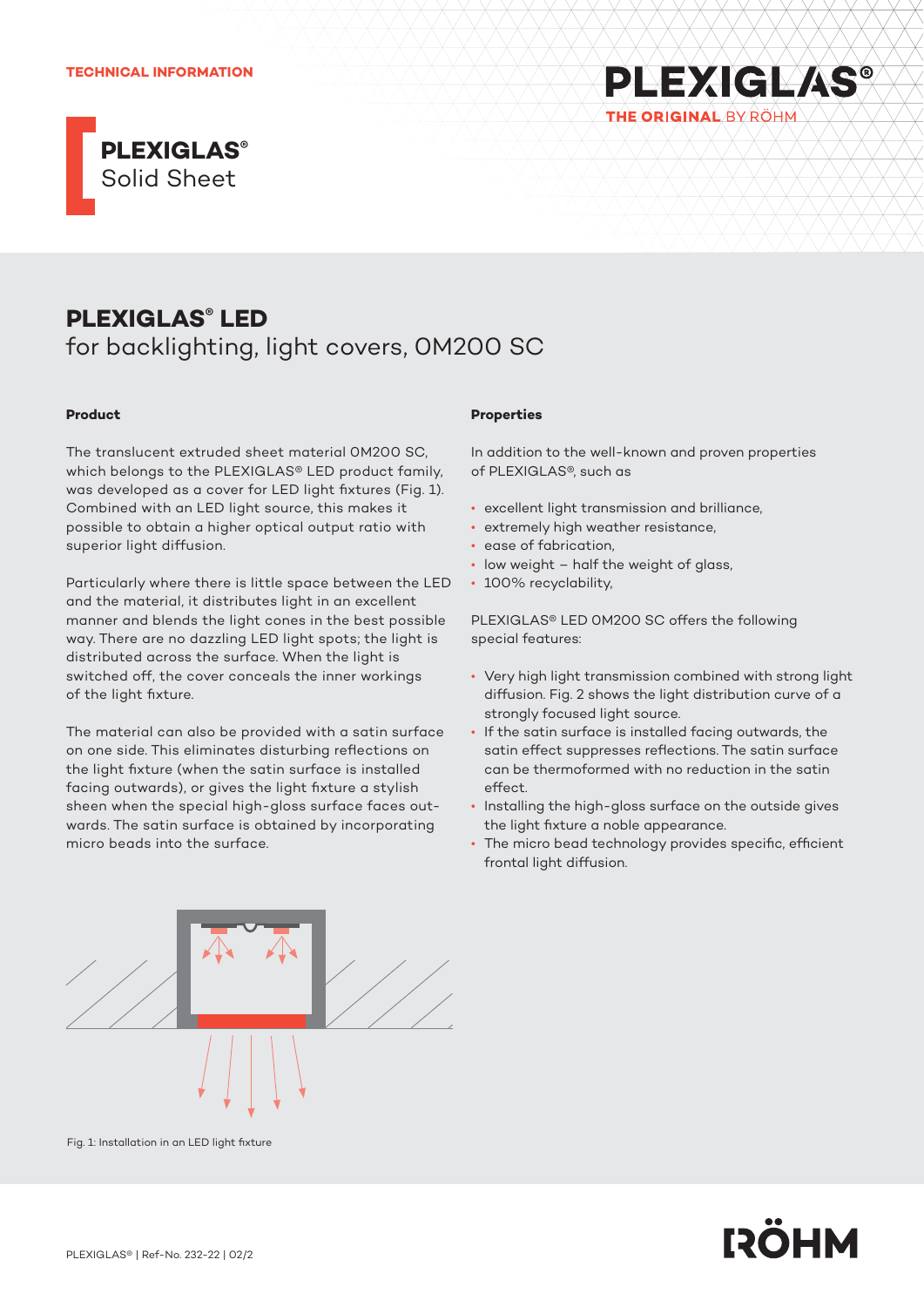



Fig. 2: Light distribution curve



Fig. 3: Light channel with LEDs spaced at 8 mm. Cover spaced at 10 mm.

## **Applications**

This option makes PLEXIGLAS® LED 0M200 SC particularly suitable as a cover for

- light fixtures with a high-gloss surface, or with a reflection-suppressing, satin surface
- light channels, strip lights, luminous ceilings (see Fig. 3 for example)

# **Machining**

PLEXIGLAS® LED 0M200 SC can be machined just like standard PLEXIGLAS® GS. The following Guidelines for Workshop Practice are available for PLEXIGLAS®:

- Machining PLEXIGLAS® (Ref. No. 311-1)
- Forming PLEXIGLAS® (Ref. No. 311-2)
- Joining PLEXIGLAS® (Ref. No. 311-3)
- Surface Treatment of PLEXIGLAS® (Ref. No. 311-4)
- Fabricating Tips for PLEXIGLAS® Solid Sheet (Ref. No. 311-5)

R